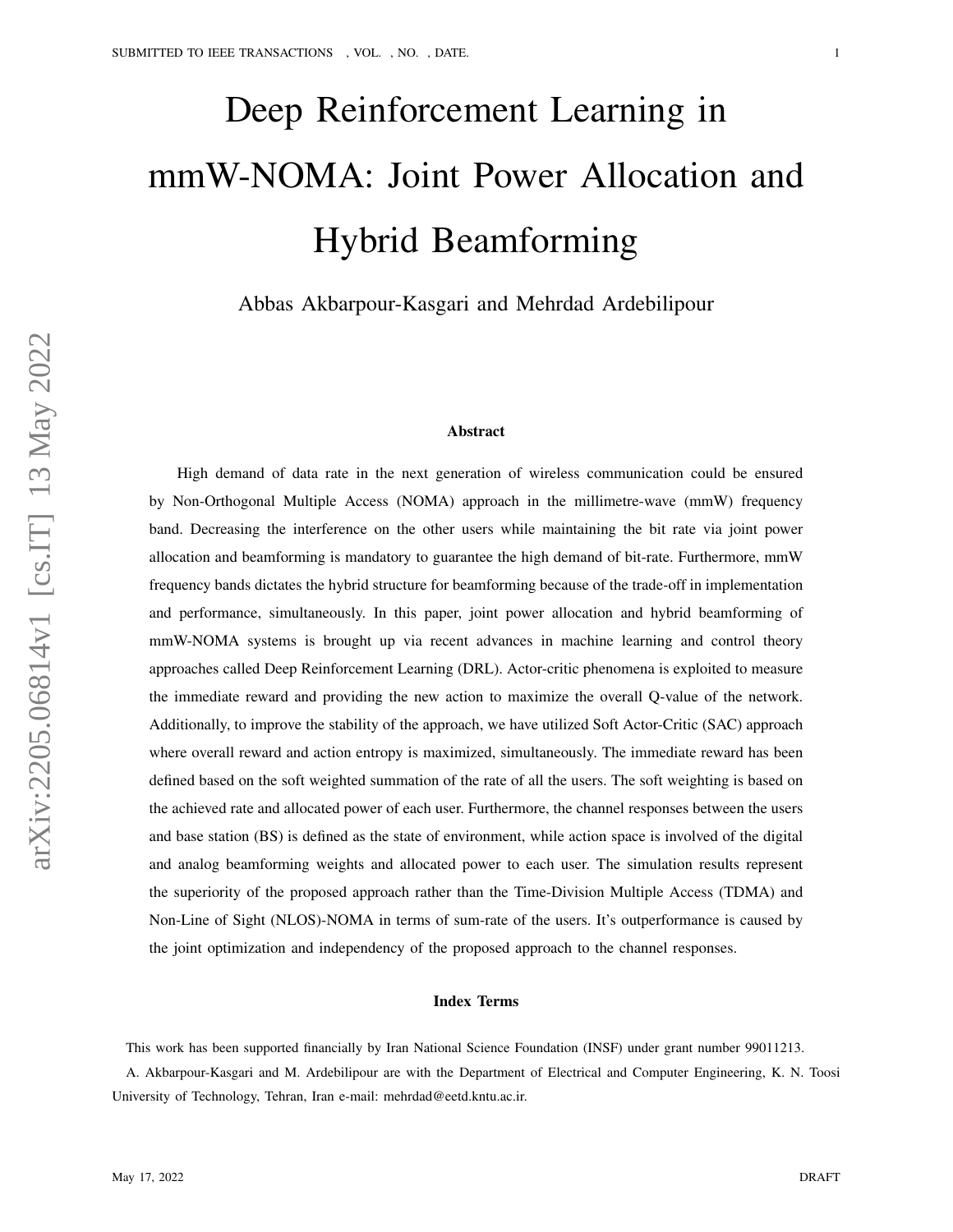Deep reinforcement learning, Hybrid Beamforming, millimetre-wave, Non-Orthogonal Multiple Access, Power allocation.

## I. INTRODUCTION

Millimetre-Wave (mmW) has two main advantages which makes it desirable in 5G networks. The first one is its abundant frequency spectrum resource, which makes it eligible to accommodate higher capacity, and the second one is the high propagation loss which makes it promising in small cell scenarios in 5G. Hence, mmW communication is the key enabler of the high data rate demands in future network generation, due to their ability to provide suitable data accommodation.

Besides, exploiting all the mmW capacity is highly dependent on the multiple access technique which assigns different users to the high amount of spectrum resource. Among the well-known approaches, non-orthogonal multiple access (NOMA) is attracting researcher's interest to support high data rate demands and massive connectivity in 5G and beyond [\[1\]](#page-16-0), [\[2\]](#page-17-0). NOMA technique is introduced to outperform other well-known approaches such as time division multiple access (TDMA), orthogonal frequency division multiple access (OFDMA), and zero-forcing (ZF) in terms of spectral and energy efficiency [\[3\]](#page-17-1)–[\[6\]](#page-17-2). NOMA allocates frequency and time resources between all the available users, simultaneously, thanks to the power domain superposition [\[7\]](#page-17-3)– [\[12\]](#page-18-0).

Power domain superposition is exploited by NOMA appreciating to the Successive Interference Cancellation (SIC) at the receiver. In essence, lower power is assigned to the user with better channel and more transmit power is allocated to the user with worse channel condition. Then, SIC is employed at the receiver to remove weaker users' interference. Specifically, a reasonable complexity is added at the receiver to handle the interference which is caused by non-orthogonal allocated resources [\[11\]](#page-18-1), [\[13\]](#page-18-2).

The most crucial difference of mmW-NOMA with conventional NOMA is the interlace of power allocation and beamforming problem. In [\[14\]](#page-18-3), one of pioneer works on mmW-NOMA schemes was adapted to introduce the random steering beamformer limited to the near users to each other. The energy efficiency was optimized subject to the power allocation and sub-channel assignment in [\[15\]](#page-18-4), where no beamformer was represented. In [\[6\]](#page-17-2), fully digital beamformer was introduced to optimize the sum-rate. Moreover, in [\[16\]](#page-18-5), the joint problem was considered but the optimization was only performed on the most powerful path in channel. Further, in [\[17\]](#page-18-6)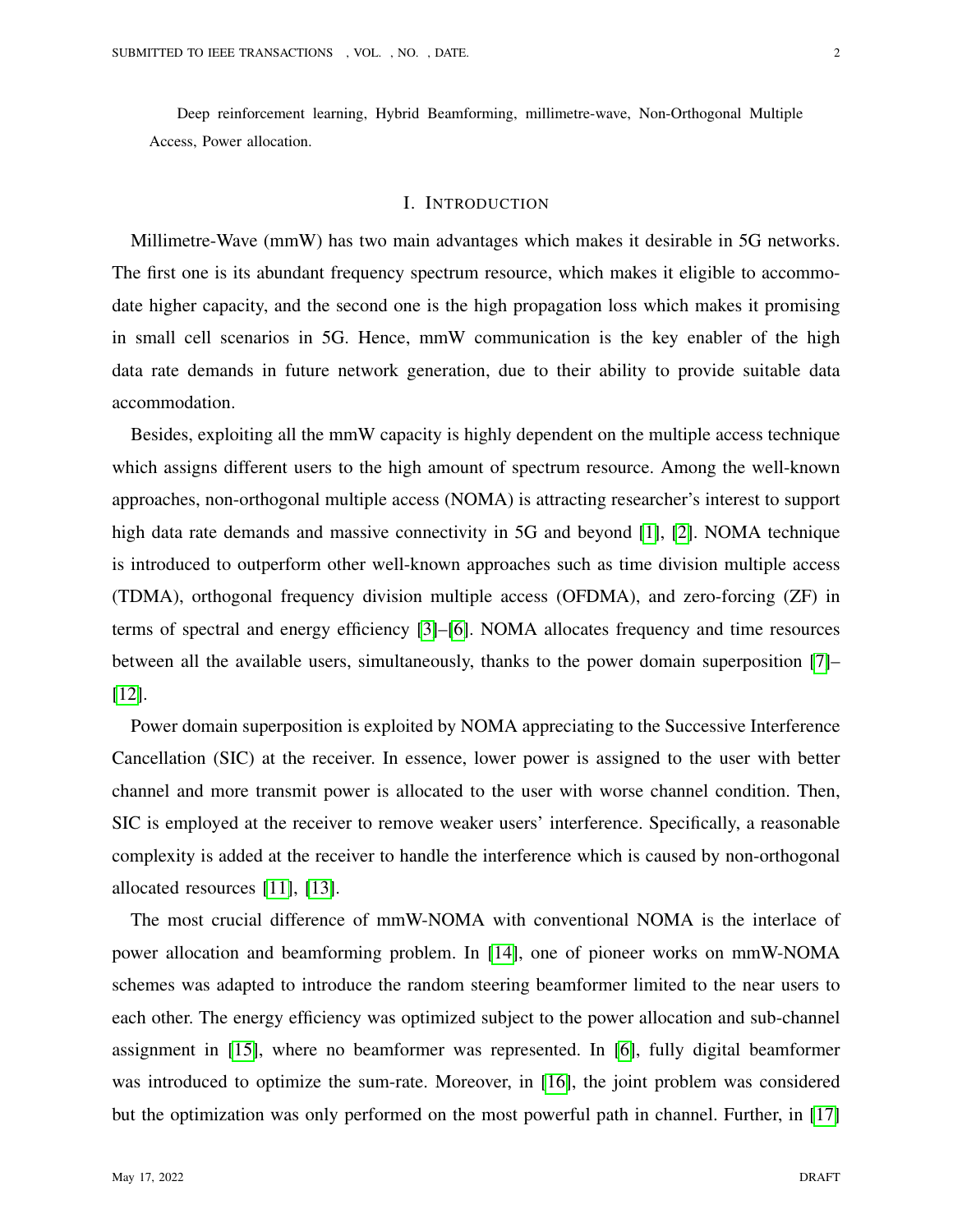joint power allocation and beamforming was optimized with considering Signal-to-Leakage-plus-Noise (SLNR) in order to decouple the power allocation and beamforming. In the contrary to all the mentioned prior works, we have used newly introduced machine learning (ML) tools to optimize the joint power allocation and beamformer design in mmW-NOMA.

Recently, machine learning (ML) techniques are deployed in wireless communication networks as the optimization tools. Among them, Reinforcement Learning (RL) is a close-loop optimization procedure which is based on the action and reaction of agent and environment, respectively. Further, encountering a continuous problem with a large number of states will be handled with deep RL (DRL) approaches [\[18\]](#page-18-7)–[\[22\]](#page-18-8). In [\[18\]](#page-18-7) DRL is exploited to optimize joint beamforming, power control and interference coordination in 5G network. The authors used deep Q-learning approach to estimate the future rewards. Additionally, cooperative UAV-assisted network resource allocation is optimized by DRL in [\[19\]](#page-18-9). Besides, hybrid beamforming in mmW network was considered in Multi-user Multiple-Input Single-Output (MU-MISO) system utilizing multi-agent DRL-based approach in [\[20\]](#page-18-10), [\[21\]](#page-18-11). Further, DRL-based optimization for distributed dynamic MISO system was considered in [\[22\]](#page-18-8). Employing deep Q-learning approach and cooperation of BSs, the optimal approach was designed.

In this paper, we have exploited DRL to optimize joint power allocation and hybrid beamformer in the Base Station (BS) to increase the sum-rate of the users. The following paragraphs summarize the contributions of the work.

- In order to optimize the joint power allocation and hybrid beamforming we have modelled the joint problem based on the maximizing the sum-rate constrained to the minimum guaranteed rate for each user and the total transmission power. This problem is non-convex and could not be handled by traditional approaches, jointly. Hence, we have introduced DRL to optimize the joint problem.
- In the second part, we have defined state and action spaces in the RL framework till the problem can be handled in the agent-environment interactions. We have considered the real and imaginary parts of the channel responses between the BS and users as the state space. Besides, a controlling variable  $\alpha$  is defined to represent the constraints feasibility. We have considered  $\alpha$  as the soft controlling variable where it is denoted based on the ratio of each constraint to the limit value of its own. Furthermore, the hybrid beamforming weights and devoted power to each user are defined as the available action space.
- Since the problem is continuous, we have utilized Soft Actor-Critic (SAC) [\[27\]](#page-19-0) as the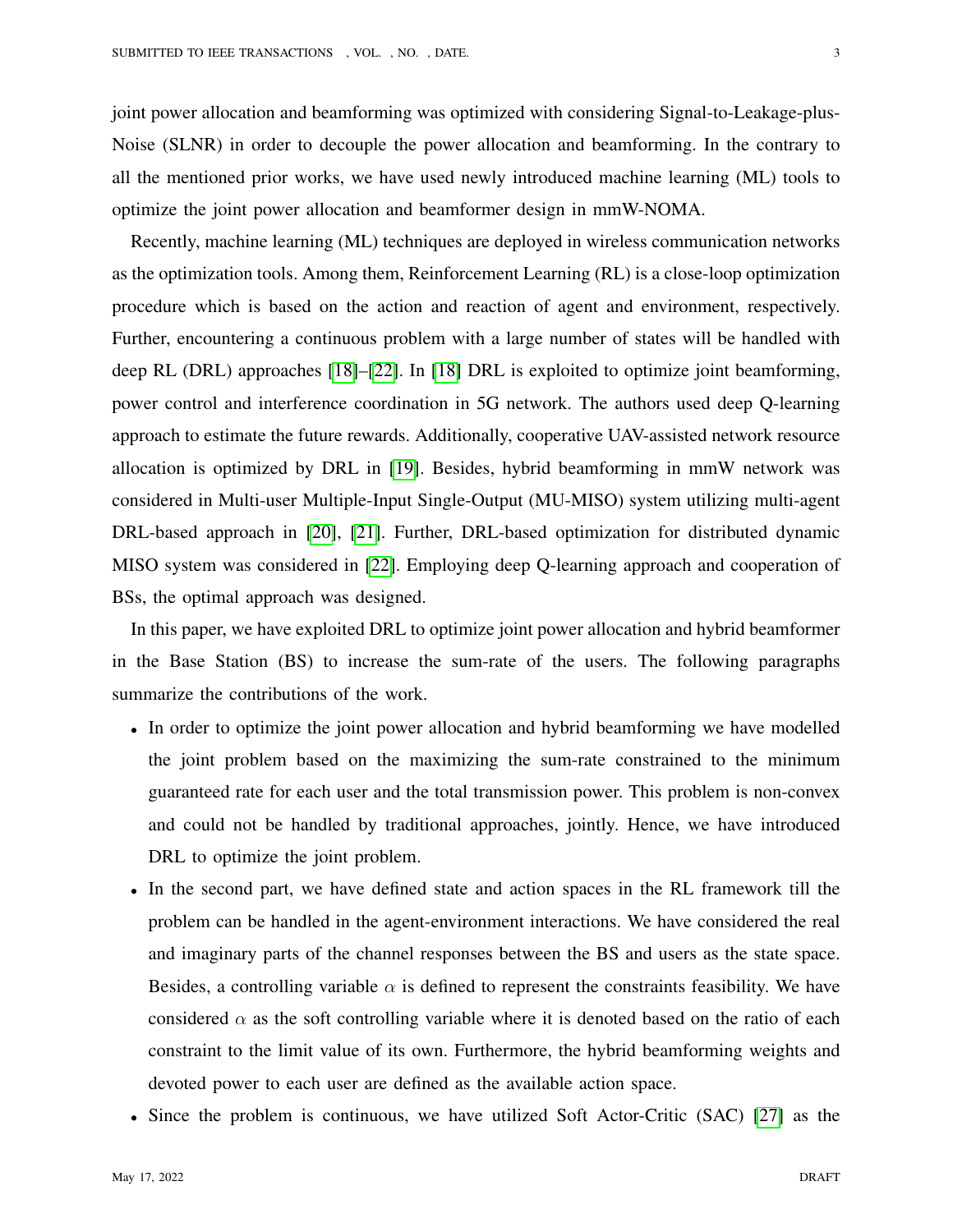suitable approach to handle the problem. SAC algorithm calculate the optimal policy by maximizing jointly the expected reward and entropy of the policy. In essence, SAC controls the policy uncertainty given the state by maximizing its entropy. This criterion makes this algorithm more robust than other well-known approaches such as Deep Deterministic Policy Gradient (DDPG). It benefits from two different DNN as actor and critic networks to approximate the action and value function, respectively. To alleviate the complexity of the problem, DNN aids the RL framework.

• The simulation results represent the superiority of the proposed approach regarding two different state-of-the-art approaches, called TDMA as the orthogonal multiple access (OMA) and NLOS-NOMA [\[16\]](#page-18-5) as the NOMA approach. Moreover, the impact of different parameters including number of antennas, signal-to-noise ratio (SNR), and minimum guaranteed rate are considered, separately.

The rest of the paper is organized as follows: Following system model and problem formulation in section II, the proposed joint power allocation and hybrid beamformer design is represented in section III. Further, numerical results are demonstrated in section IV, and concluding remarks are presented in section V.

*Notations:* We have used  $a$ ,  $a$ ,  $A$  denoting scalar, vector, and matrix, respectively.  $E$  denotes the expected value of the argument. Furthermore,  $A, S$  represent the action space, and state space, respectively. Additionally,  $\mathbb C$  demonstrate the set of complex numbers.

# II. SYSTEM MODEL AND PROBLEM FORMULATION

We consider a millimetre-wave non-orthogonal multiple access (mmW-NOMA) downlink system where an  $N$ -antenna equipped Base Station (BS) transmits towards  $K$  single antenna users. Furthermore, there are  $K < N$  RF chains in the BS, and  $N_s$  independent data streams are transmitted from BS to the user terminals. In essence, the BS exploits  $N$  antenna and NOMA strategy to simultaneously serves K users. Without loss of generality, it is assumed that  $K = N_s$ for touching the maximum multiplexing gain. Specifically,  $N_s$  transmitted symbols are coded by digital beamformer (DBF)  $D \in \mathbb{C}^{K \times N_s}$  and then passed by N phase shifters as analog beamformer (ABF)  $A \in \mathbb{C}^{N \times K}$ . Besides, the ABF phase shifters are constant modulus. Hence, the overall beamformer matrix can be denoted as  $\mathbf{W} = \mathbf{A} \mathbf{D} \in \mathbb{C}^{N \times N_s}$  with unit-norm columns  $w_k$  for  $k = 1, 2, \ldots, K$ . Regarding NOMA as the multiple access technique, the whole power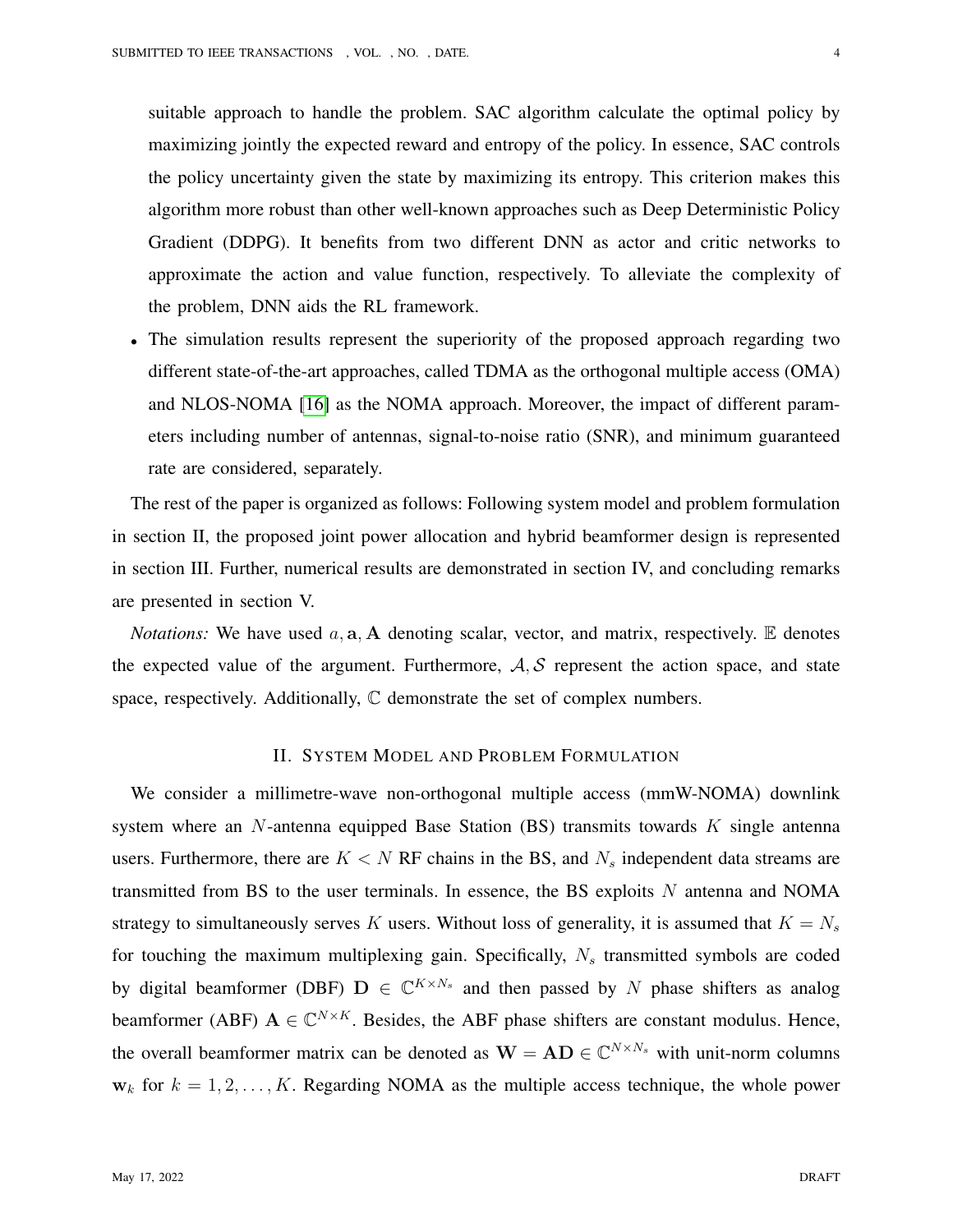

Fig. 1: mmW-NOMA system diagram for joint power allocation and hybrid beamforming

in the BS will be divided among all the users and each of the users will obtain power  $p_k$  of the signal, where

$$
\sum_{k=1}^{K} p_k = P \tag{1}
$$

is the total available power in the BS. Gathering the power of each user in the main diagonal of a matrix, we can represent the power denoting matrix as  $P = diag\{p_1, p_2, \ldots, p_K\}$ . Consequently, the received symbol in each user  $k$  is denoted as

$$
y_k = \mathbf{h}_k^H \sqrt{p_k} \mathbf{w}_k s_k + \sum_{\bar{k}=1, \bar{k} \neq k}^K \mathbf{h}_k^H \sqrt{p_{\bar{k}}} \mathbf{w}_{\bar{k}} s_{\bar{k}} + n_k, \tag{2}
$$

where  $\mathbf{h}_k \in \mathbb{C}^{N \times 1}$  represents the channel vector between the BS and the k-th user and  $n_k$  denotes the zero-mean additive white Gaussian noise with variance  $\sigma^2$  at k-th user terminal. Besides,  $s_k$ is the transmitted symbol for  $k<sup>th</sup>$  user.

The channel vector between the BS and k-th user is an mmW channel. Since there are limited scatterers in mmW band, the multipath which is caused by reflection, is small and lead to a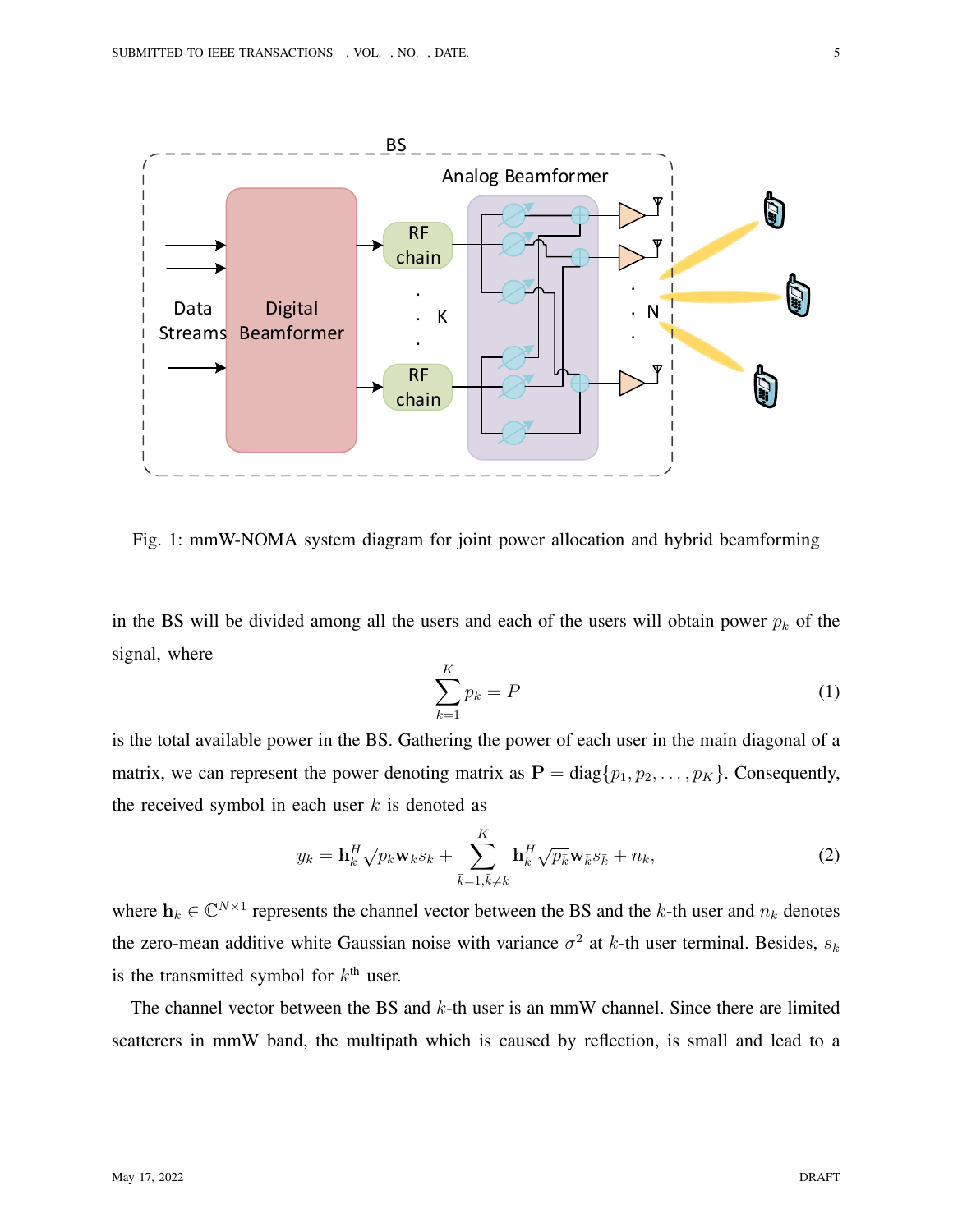spatially sparse directional channel in angle domain [\[23\]](#page-18-12), [\[24\]](#page-18-13). Assuming a uniform linear array (ULA), the mmW channel can be demonstrated as [\[23\]](#page-18-12), [\[24\]](#page-18-13)

$$
\mathbf{h}_{k} = \sum_{l=1}^{L_{k}} \lambda_{k,l} \mathbf{a}(N, \Omega_{k,l})
$$
\n(3)

where  $\lambda_{k,l}$ , and  $\Omega_{k,l}$  are the complex coefficient and angle-of-arrival (AoD) of the *l*-th multipath components in the channel vector for the k-th user, respectively. Further,  $L_k$  is the number of multipath components for k-th user, and  $a(.)$  is the steering vector function which is defined as

$$
\mathbf{a}(N,\Omega) = \left[e^{j\pi 0\cos(\Omega)}, e^{j\pi 1\cos(\Omega)}, \dots, e^{j\pi(N-1)\cos(\Omega)}\right]
$$
(4)

and is dependent to the geometry of the array.

For the rest of the paper, we assume that the user terminals are ordered based on their channel quality, i.e.,  $\|\mathbf{h}_1\|_2 \leq \|\mathbf{h}_2\|_2 \leq \cdots \leq \|\mathbf{h}_K\|_2$ . Exploiting Successive Interference Cancellation (SIC), the NOMA receiver can decode the power domain transmitted signal in the same frequency and time resource [\[25\]](#page-18-14), [\[26\]](#page-19-1). Based on the suggested ordering and exploiting SIC in the receiver, each user k can remove first  $k - 1$  signals as interference and treats other remaining users, i.e., from  $k+1$  to K, as noise [\[1\]](#page-16-0), [\[6\]](#page-17-2). Obviously, this kind of detection is not optimal, but it is more than our paper discussion and here we try to demonstrate a model-free approach for optimization. Therefore, the received Signal-to-Interference-plus-Noise (SINR) in each user can be defined as

$$
\text{SINR}_k = \frac{|\mathbf{h}_k^H \mathbf{w}_k|^2 p_k}{\sum\limits_{k^* = k+1}^K |\mathbf{h}_k^H \mathbf{w}_{k^*}|^2 p_{k^*} + \sigma^2}
$$
(5)

where  $k^*$  indicates the user indices more than the current index. Hence, the achievable rate in each user is denoted as

$$
R_k = \log_2(1 + \text{SINR}_k). \tag{6}
$$

In this paper, we consider the problem of joint power allocation and hybrid beamformer design for sum-rate optimization. As a consequence, the objective function is the sum-rate of the  $K$ users. Moreover, there are some constraints which are denoted as below: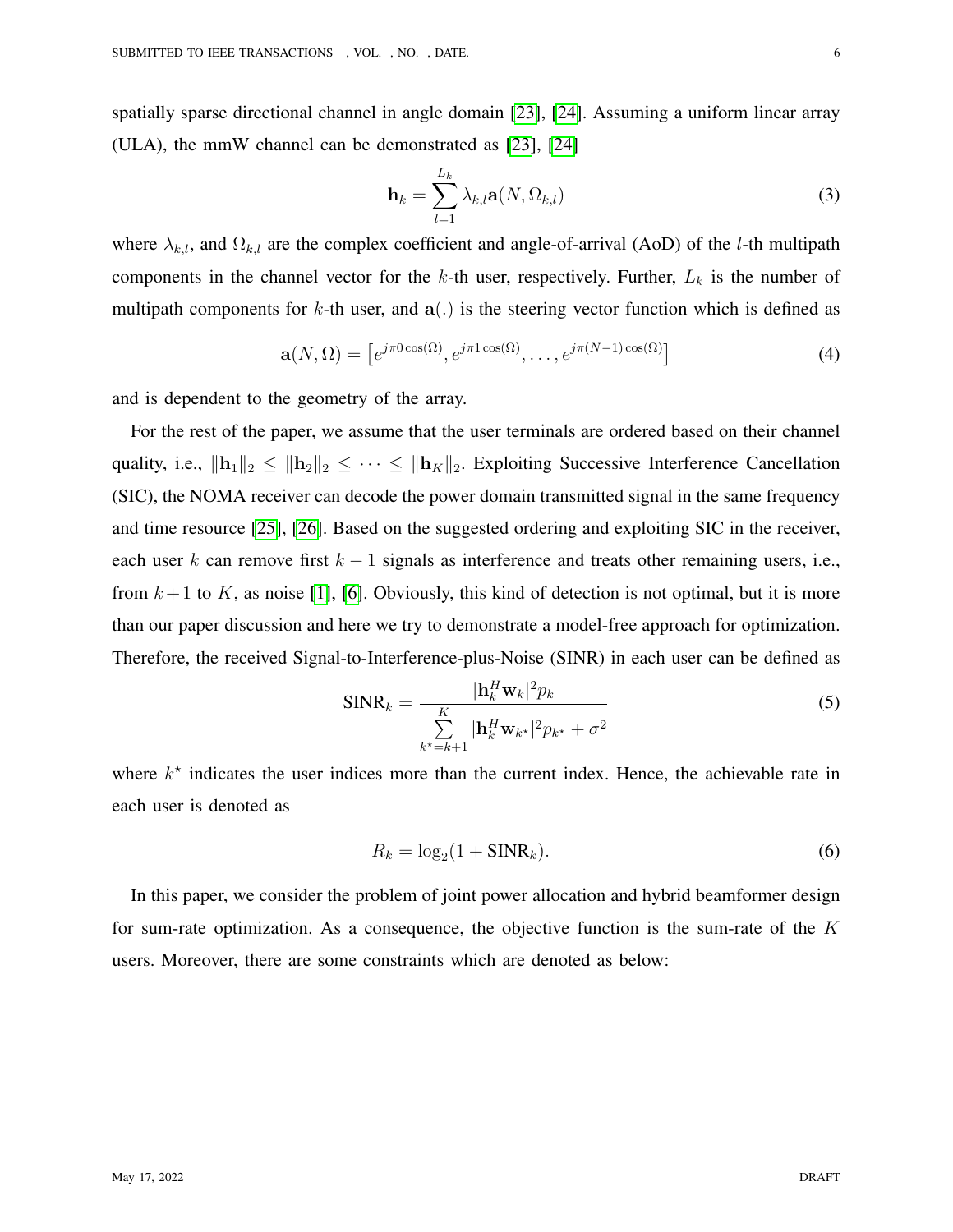<span id="page-6-0"></span> $\bar{\mathbf{d}}_k$ 

$$
\max_{k, \mathbf{a}_k, p_k} \sum_{k=1}^{K} R_k
$$
\n
$$
\text{s.t. } R_k \ge r_k
$$
\n
$$
\sum_{k=1}^{K} p_k = P
$$
\n
$$
||\mathbf{w}_k||_2^2 = 1
$$
\n
$$
|A_{i,j}| = 1/\sqrt{N}
$$
\n(7)

where  $k = 1, 2, \ldots, K$ ,  $i = 1, 2, \ldots, N$ , and  $j = 1, 2, \ldots, K$  for the above equation and P is the total available power in BS. Besides,  $\mathbf{d}_k$ , and  $\mathbf{a}_k$  denote the digital and analog beamformer weights for the  $k^{th}$  user, respectively. Moreover,  $r_k$  is the minimum guaranteed rate in k-th user which should be provided. As discussed earlier, the cost function is the sum-rate of the users. Further, the first constraint ensures the minimum rate for each user. While, the second and third constraints determine the feasible space of the independent variables of the problem, i.e., they guarantee the transmission power of the users and their corresponding beamforming weights. Ultimately, the last one restricts the analog beamformer behaviour.

The signal decoding in SIC-based receivers is performed after decoding of weaker users' signal and successfully removing their corresponding interference. In order to aid this kind of decoding, the received power of the desired signal should be higher than other users' power level. This phenomena will lead to some equations on the signal power which imposes more power to the users located far from BS [\[28\]](#page-19-2).

### III. JOINT POWER ALLOCATION AND HYBRID BEAMFORMER DESIGN

Here we will discuss the proposed approach to solve the joint power optimization and hybrid beamformer design problem in Eq. [\(7\)](#page-6-0). We have utilized the Deep Reinforcement Learning (DRL) approach to introduce the optimized power and beamformer weights.

## *A. Deep Reinforcement Learning*

Deep Reinforcement Learning (DRL) is involved of Deep Learning (DL) and Reinforcement Learning (RL), simultaneously. Due to existence of the DL part in this approach, it's very suitable handling large state and action space MDP problems [\[29\]](#page-19-3). The MDP can be defined by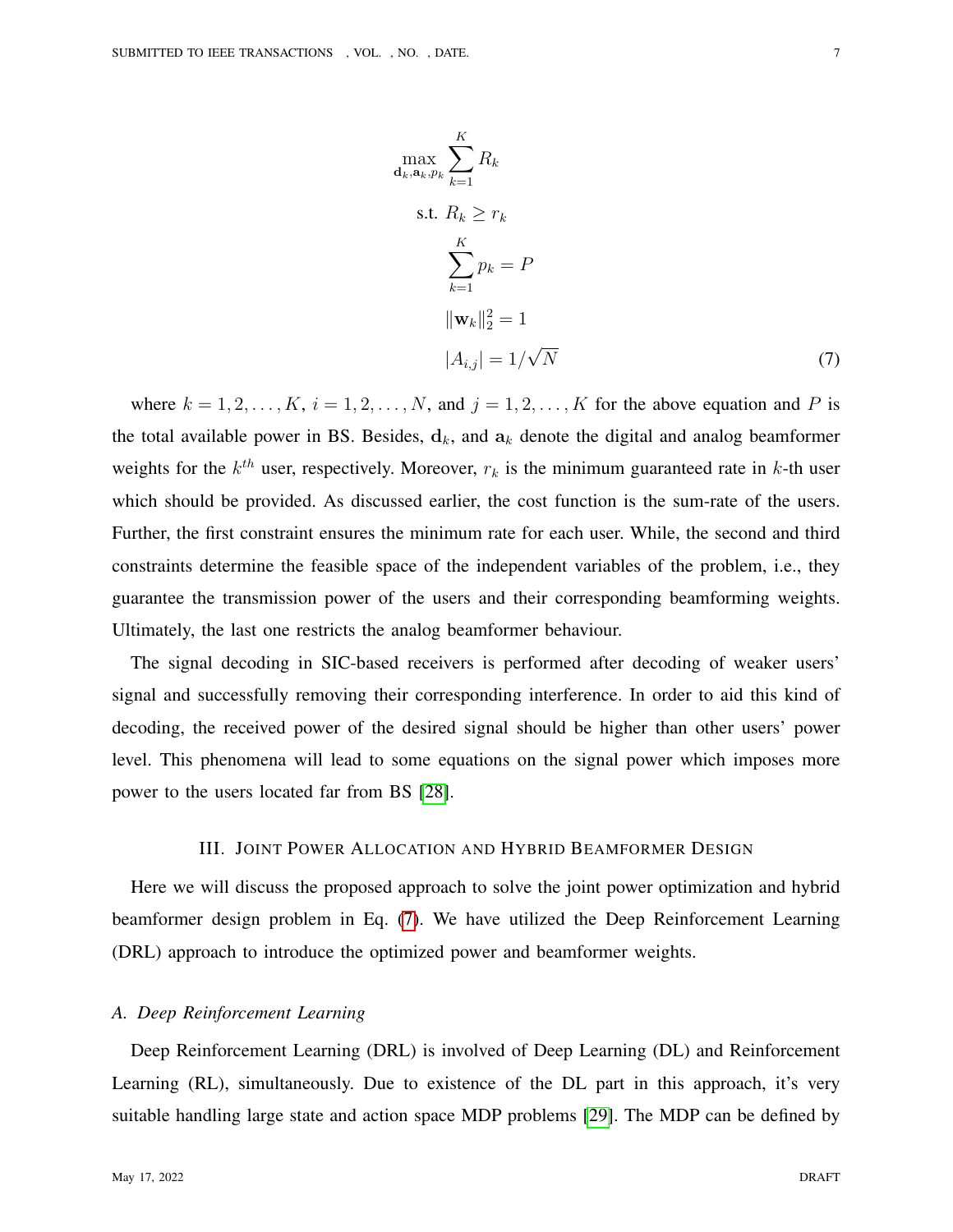<span id="page-7-0"></span>

Fig. 2: Schematic diagram of soft actor-critic network

a four-tuple space as  $\{S, A, P, R\}$ , where S is the state space denoting the observation from environment. Further,  $A$  is the action space and representing the available actions from the agent to optimize the reward. Besides,  $\mathcal P$  is the state transition probability, and  $\mathcal R$  is the immediate reward of the action  $a_t \in A$  in state  $s_t \in S$ . According to the immediate reward, the long-term reward

$$
V(s) = \mathbb{E}\left\{\sum_{t=0}^{\infty} \gamma^t r_t(s_t, a_t) | s\right\}
$$
\n(8)

for discount factor  $\gamma \in [0, 1]$  can be maximized to guarantee the best action in each state.

Accordingly, we can model the problem at hand into DRL framework by defining mandatory 4-tuple state variables. In order to represent the 4-tuple state variables, we demonstrate the immediate reward function based on the problem. To this end, we need to reconsider the optimization problem in Eq. [\(7\)](#page-6-0). The auxiliary variable  $\alpha$  is defined to guarantee the constraints feasibility. Hence, the following immediate reward is defined

$$
r_t = \alpha R \tag{9}
$$

where  $R = \sum_{k=1}^{K} R_k$ , and  $\alpha =$  $\prod^{K+1}$  $i=1$  $\alpha_i$  is the controlling parameter for guaranteeing the con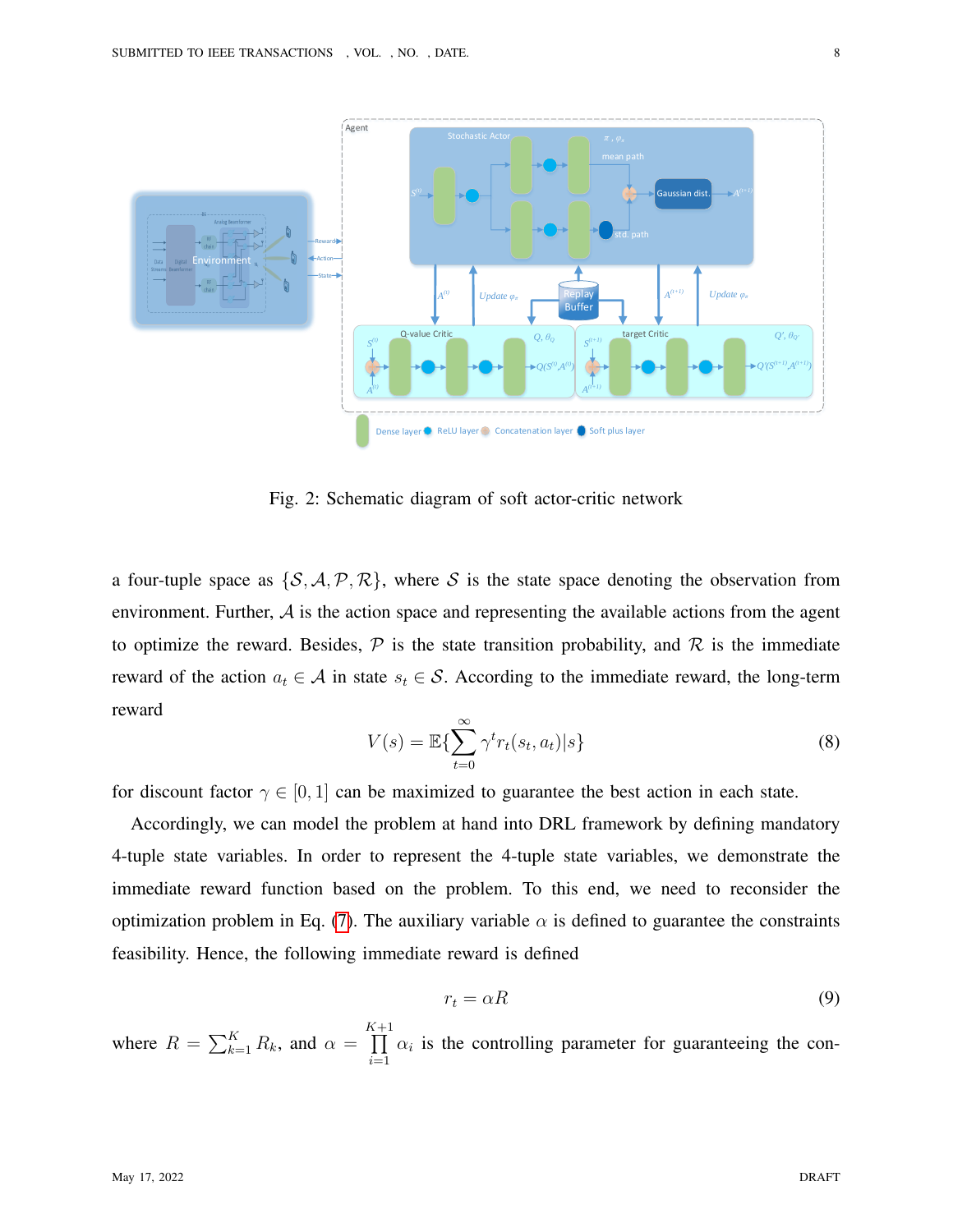straints of Eq. [\(7\)](#page-6-0). By the following definition for  $\alpha_i$ 

<span id="page-8-0"></span>
$$
\alpha_i = \begin{cases} \frac{R_k}{r_k}, & \text{if } R_k < r_k \\ 1, & \text{otherwise} \end{cases} \tag{10}
$$

for  $1 \leq i \leq K$ , and

<span id="page-8-1"></span>
$$
\alpha_i = \begin{cases} \frac{P}{\sum\limits_{k=1}^{K} p_k}, & \text{if } P < \sum\limits_{k=1}^{K} p_k \\ 1, & \text{otherwise} \end{cases}
$$
(11)

for  $i = K + 1$ . Apparently, Eq. [\(10\)](#page-8-0) ensures the minimum guaranteed rate of K users, while the Eq. [\(11\)](#page-8-1) guarantees the power limitation constraint in Eq. [\(7\)](#page-6-0). With the aid of  $\alpha$  we are able to weight the received sum-rate of user based on the feasibility of the constraints. In essence, whenever  $\alpha_i$  for  $i = 1, 2, ..., K + 1$  are 1 it determines that the designed power allocation and hybrid beamformer strategy satisfies the constraints, though, the calculated rate is not downgraded. While each of the  $\alpha_i$  for  $i = 1, 2, \ldots, K + 1$  is the calculated ratio in Eq. [\(10\)](#page-8-0) and [\(11\)](#page-8-1), it would decrease the sum-rate relative to the calculated ratio.

Additionally, the state S is defined as  $S = {\bf h}_1^{\mathcal{R}}, {\bf h}_2^{\mathcal{I}}, {\bf h}_2^{\mathcal{R}}, {\bf h}_2^{\mathcal{I}}, \ldots, {\bf h}_K^{\mathcal{R}}, {\bf h}_K^{\mathcal{I}}, \alpha$ , where superscript  $R$  and  $I$  denote real and imaginary parts, respectively. Furthermore, the action space which includes the available actions that are taken by the agent, can be denoted by  $A$  and is defined as  $A = \{d_1^R, d_1^I, a_1^R, a_1^I, \ldots, d_K^R, d_K^I, a_K^R, a_K^I, p_1, p_2, \ldots, p_K\}$ , where  $d_k$ , and  $a_k$  are the digital and analog beamformer weights for the  $k^{th}$  user, respectively.

## *B. Soft Actor-Critic*

DNNs are employed by the researchers to enable self-decision making in RL framework. But for real-world problems there are two crucial challenges: sample complexity, and hyperparameter sensitivity. Sample complexity is regard as the millions of samples that these approaches needed to model an even simple task. On the other hand, achieving suitable results in each problem is highly dependent to the learning rates, exploration constants and other hyperparameter settings. Soft Actor-Critic (SAC) formulation represents significant improvement in robustness and exploration [\[27\]](#page-19-0). These two essential characteristics are represented in [\[30\]](#page-19-4), [\[31\]](#page-19-5). SAC algorithm combines three pivotal components: firstly, an actor-critic framework with individual networks for policy and value function, secondly, an off-policy criterion that enables the reusability of previous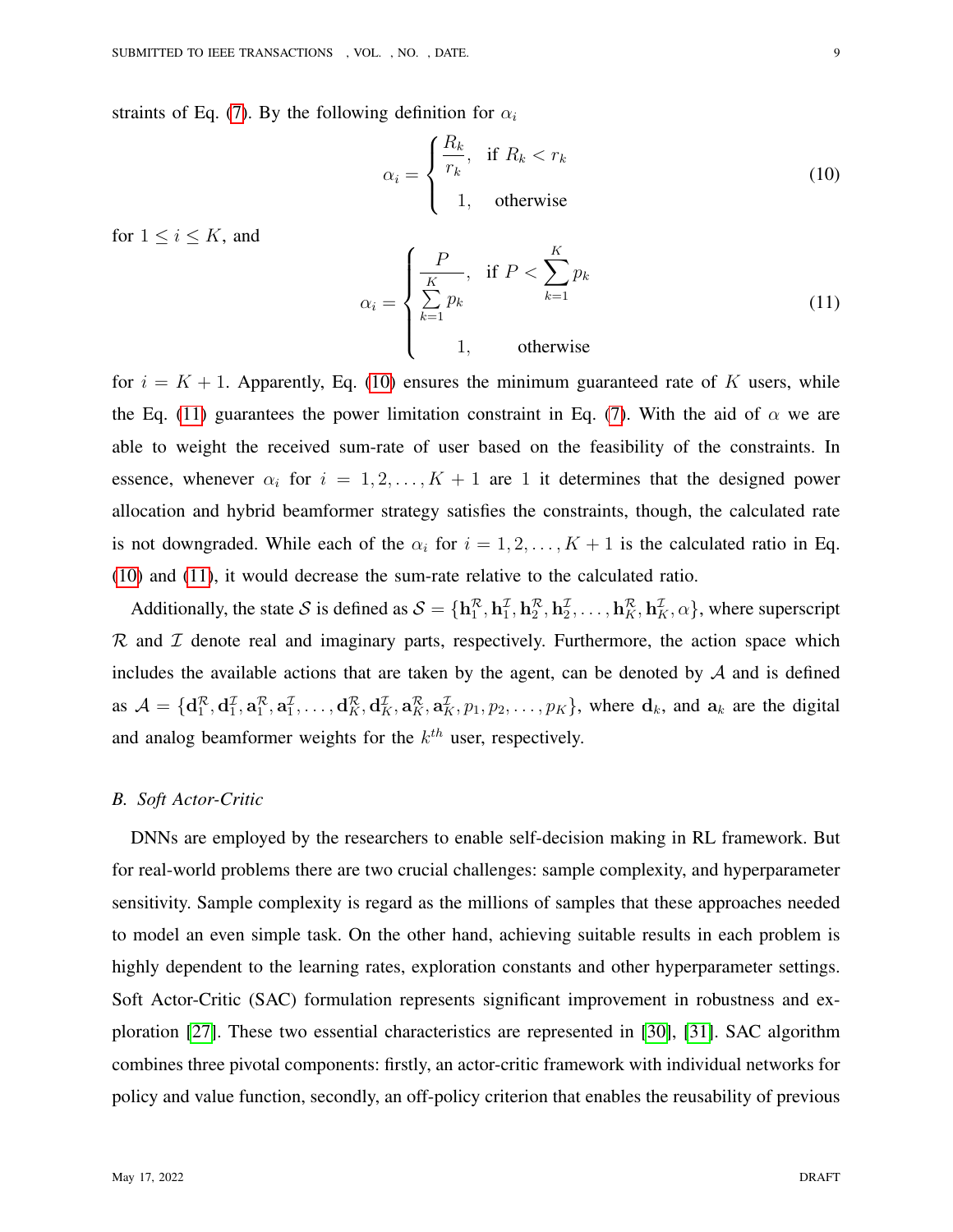data collection, and finally, entropy maximization which brings stability and exploration to the algorithm. SAC incorporates off-policy actor-critic training with a stochastic actor and targets to maximize the entropy of the stochastic actor [\[27\]](#page-19-0).

As discussed earlier, continuous problems need DNN as model-free policy and value estimators, separately. Parametrized Q-function approximator is  $Q_{\theta}(s_t, a_t)$  and a tractable policy is denoted by  $\pi_{\phi}(a_t|s_t)$ . In these notations,  $\phi$  and  $\theta$  are actor and critic DNN parameters, respectively. Accordingly, the critic network will be trained to minimize the soft Bellman residual as

$$
J_Q(\theta) = \mathbb{E}_{(s_t, a_t)} [(Q_{\theta}(s_t, a_t) - P_{t+1}(s_t, a_t))^2]
$$
\n(12)

$$
J_{\pi}(\phi) = \mathbb{E}_{s_t} \left[ \mathbb{E}_{a_t} \left[ \alpha \log(\pi_{\phi}(a_t|s_t)) - Q_{\theta}(s_t, a_t) \right] \right] \tag{13}
$$

while

$$
P_{t+1}(s_t, a_t) = r(s_t, a_t) + \gamma \mathbb{E}_{s_{t+1}} \left[ V_{\bar{\theta}}(s_{t+1}) \right]
$$
\n(14)

where  $V_{\bar{\theta}}(s_{t+1})$  is the value function regarding the next state, and  $r(s_t, a_t)$  denotes the reward function in the state  $s_t$  taking action  $a_t$ .  $J_Q(\theta)$  can be optimized by stochastic gradients. While, in the update process target soft Q-function is exploited which defined as exponentially moving average of previous weights leading to stabilization in training [\[32\]](#page-19-6). Besides,  $J_{\pi}(\phi)$  is expected weighted Kullback-Leibler (KL)-divergence where  $a_t = f_{\phi}(\epsilon_t, s_t)$  represents the neural network approximation for policy, and can be optimized by gradient-based approaches leading to any tractable stochastic policy [\[27\]](#page-19-0). The whole network of the system is demonstrated as in Fig. [2.](#page-7-0)

## *C. Deep Neural Networks*

As mentioned earlier, the whole optimization network involved of two independent DNNs. The first one which is the critic one, accepts three different inputs including current observation, current action, and current reward. The first two ones (i.e., observation and action) are merged via a concatenation layer and then go across two dense layers followed by ReLU as the activation layer. Finally, a dense layer will estimate the Q-value of the network. Correspondingly, there is another critic network called target critic while will be updated periodically based on the latest parameters values and critic in order to improve the stability.

Secondly, the actor network welcomes the current observation and after applying a dense layers with ReLU as the activation layer, it will be break into two separate paths, called mean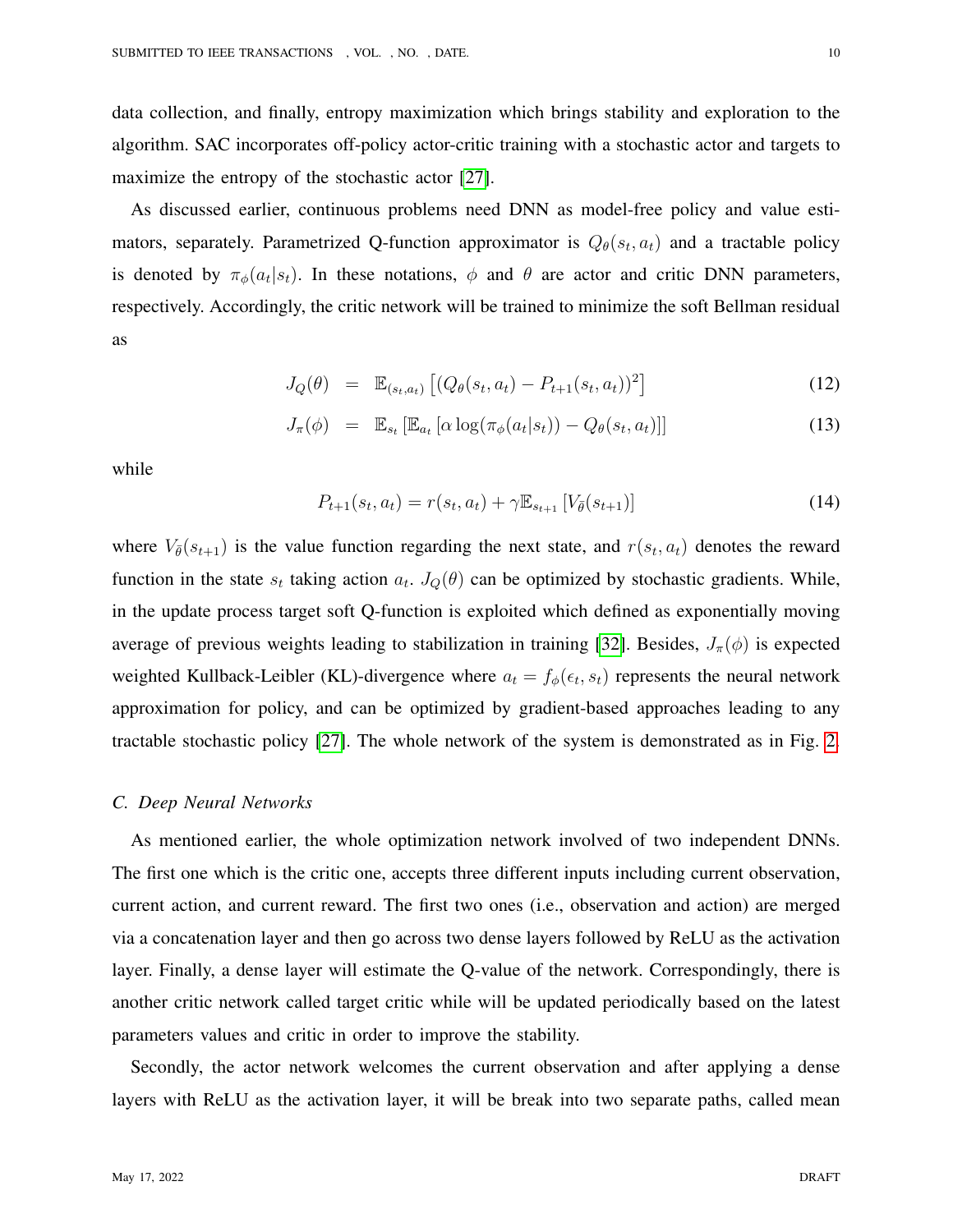| Parameter                | Value             |
|--------------------------|-------------------|
| Discount factor          | $\gamma = 0.99$   |
| Episode trial            | 100               |
| Moving average length    | 25                |
| Actor learn rate         | $\alpha_a=10$     |
| Critic learn rate        | $\alpha_c=10^{-}$ |
| Experience buffer length | 10 <sup>6</sup>   |
| Target smooth factor     | $\tau = 10^\circ$ |

<span id="page-10-0"></span>TABLE I: Simulation parameters for DRL

path and standard deviation (std) path to represent the Gaussian probability density function (pdf). In the mean path, after applying a dense layer and ReLU activation, there is a dense layer and mean value will be estimated. While, in the std path, after employing a dense layer and ReLU activation, there is the final dense and a soft plus activation layer to estimate the std value of the pdf. Then, the agent will generate the desired action randomly, based on the estimated Gaussian pdf.

## IV. NUMERICAL RESULTS

In this section, the numerical results of the proposed approach is compared with other approaches in order to demonstrate its ability for optimizing the problem. This section is consist of two separate parts. In the first part, the learning curve of the proposed SAC-based approach is demonstrated and compared with DDPG approach as the benchmark of continuous problem dealing approach. In the second part, the proposed sum-rate is represented and compared with 'TDMA' and 'NLOS-NOMA' in [\[16\]](#page-18-5) as state-of-the-art approaches for sum-rate problem. The common parameters for learning system are listed in Table [I.](#page-10-0)

## *A. Learning curve*

As mentioned earlier, the learning curve of the SAC-based algorithm is represented in this section. The first simulation is the comparison of average and immediate reward for  $K = 2$  user system with a BS equipped with  $N = 32$  antennas, and minimum achievable rate of  $r_1 = r_2 = 3$ (bps/Hz) is depicted in Fig. [3.](#page-11-0) The average is computed on the last 25 scores. As can be seen, the average reward is reached over 13 (bps/Hz) after nearly 40 episodes.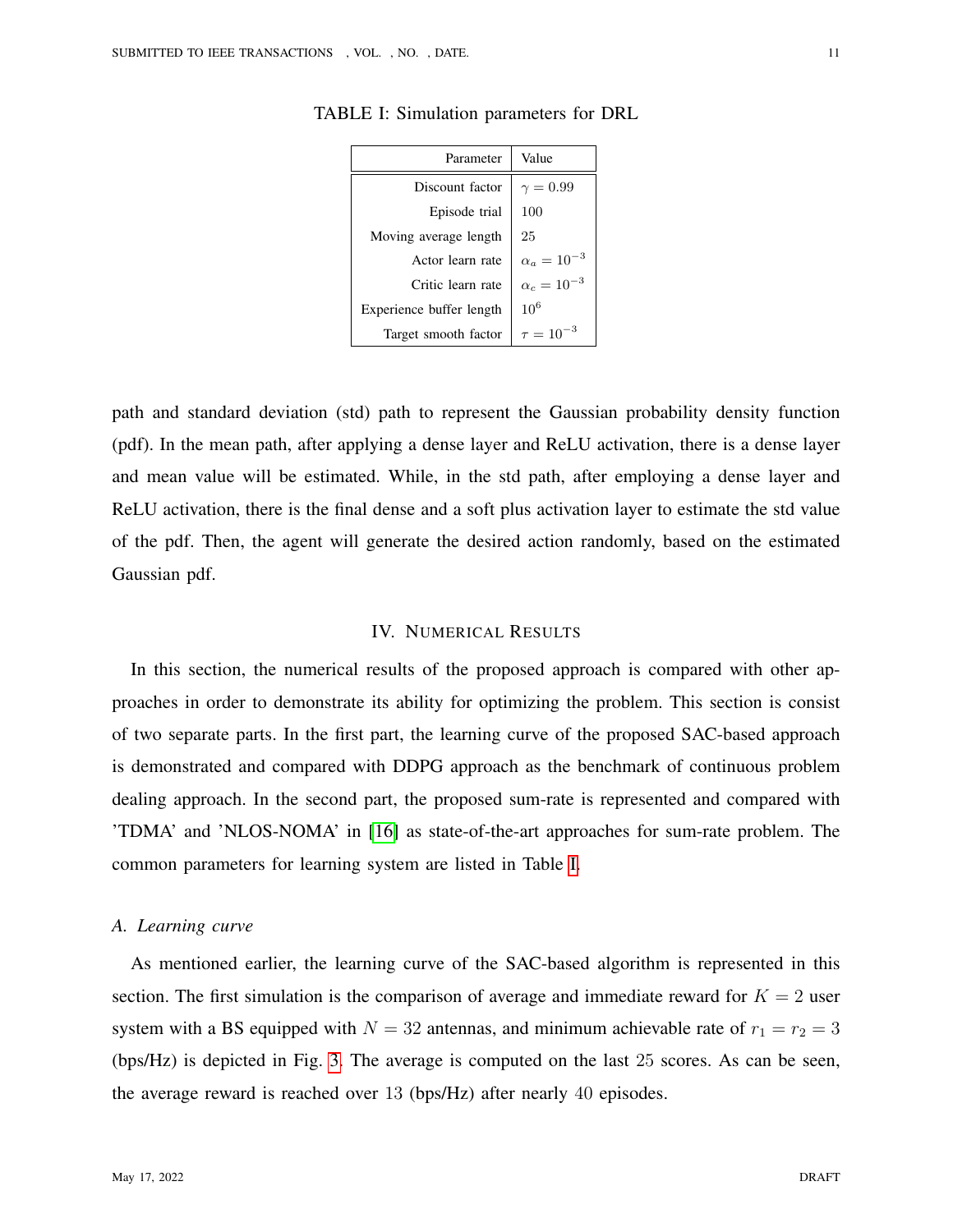<span id="page-11-0"></span>

Fig. 3: The immediate and average score of the SAC algorithm

In Fig. [4,](#page-12-0) the impact of soft and hard  $\alpha$  are compared. The system configuration is as before. Soft  $\alpha$  is presented in this paper, earlier in Eq. [\(10\)](#page-8-0) and Eq. [\(11\)](#page-8-1). Hard  $\alpha$  is the case where  $\alpha$  is a binary value which is 1 in case of all the constraints feasibility and is 0 in case of infeasibility for at least one of the constraints. Since, in hard  $\alpha$  the immediate reward is zero and we cut the value of the reward with a hard limiter, the overall immediate and average reward is lower than the case of soft  $\alpha$  almost 3 (bps/Hz).

Finally, the comparison of the proposed SAC-based algorithm with the DDPG-based approach is presented in Fig. [5.](#page-13-0) Again, the configuration of simulation is the same as previous ones. Obviously, the speed of convergence in DDPG is dominated by SAC-based algorithm. Since the entropy of policy and reward are optimized jointly, the convergence speed and stability is increased drastically.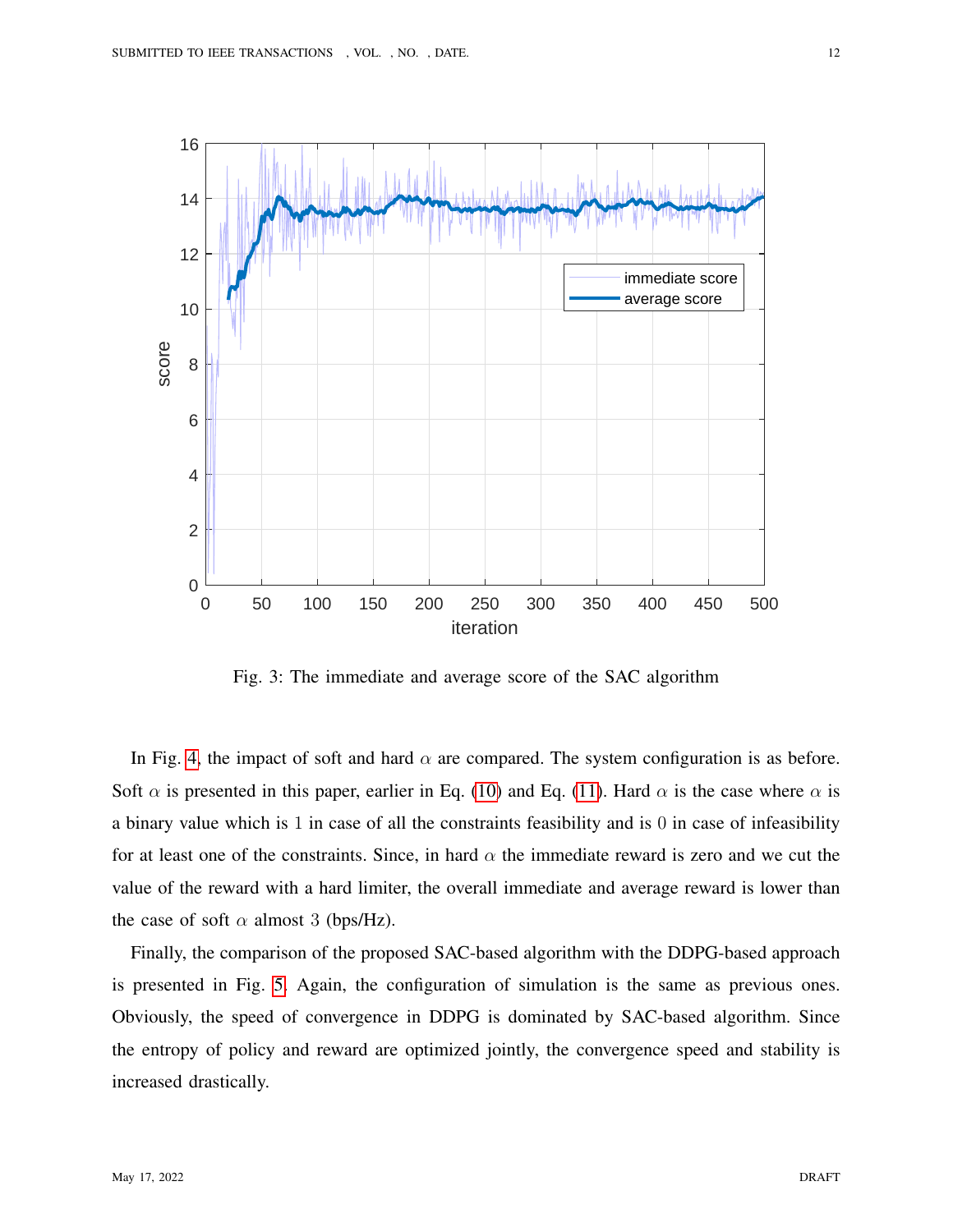<span id="page-12-0"></span>

Fig. 4: The impact of hard or soft  $\alpha$  on the immediate and average score

# *B. Sum-rate*

Here, we will consider the optimization capability of the proposed DRL-based approach rather than 'TDMA' which is an instance of Orthogonal Multiple Access (OMA) approach and 'NLOS-NOMA' which is an instance of NOMA-based approach and is designed in [\[16\]](#page-18-5). We have regarded these two approaches as the state-of-the-art methods. Additionally, we have considered four different parameter settings to represent the capability of the apprach in all the conditions. Hence, the results of the simulations are represented in four different figures in the following paragraphs. In order to compare the results, we have trained the network with  $10<sup>6</sup>$  independent samples during 1000 consecutive episodes. Then, the results are calculated based on 250000 new samples, i.e., the results are averaged over 250000 independent runs.

As the first one, the Fig. [6](#page-14-0) demonstrated the sum-rate performance of the approach regarding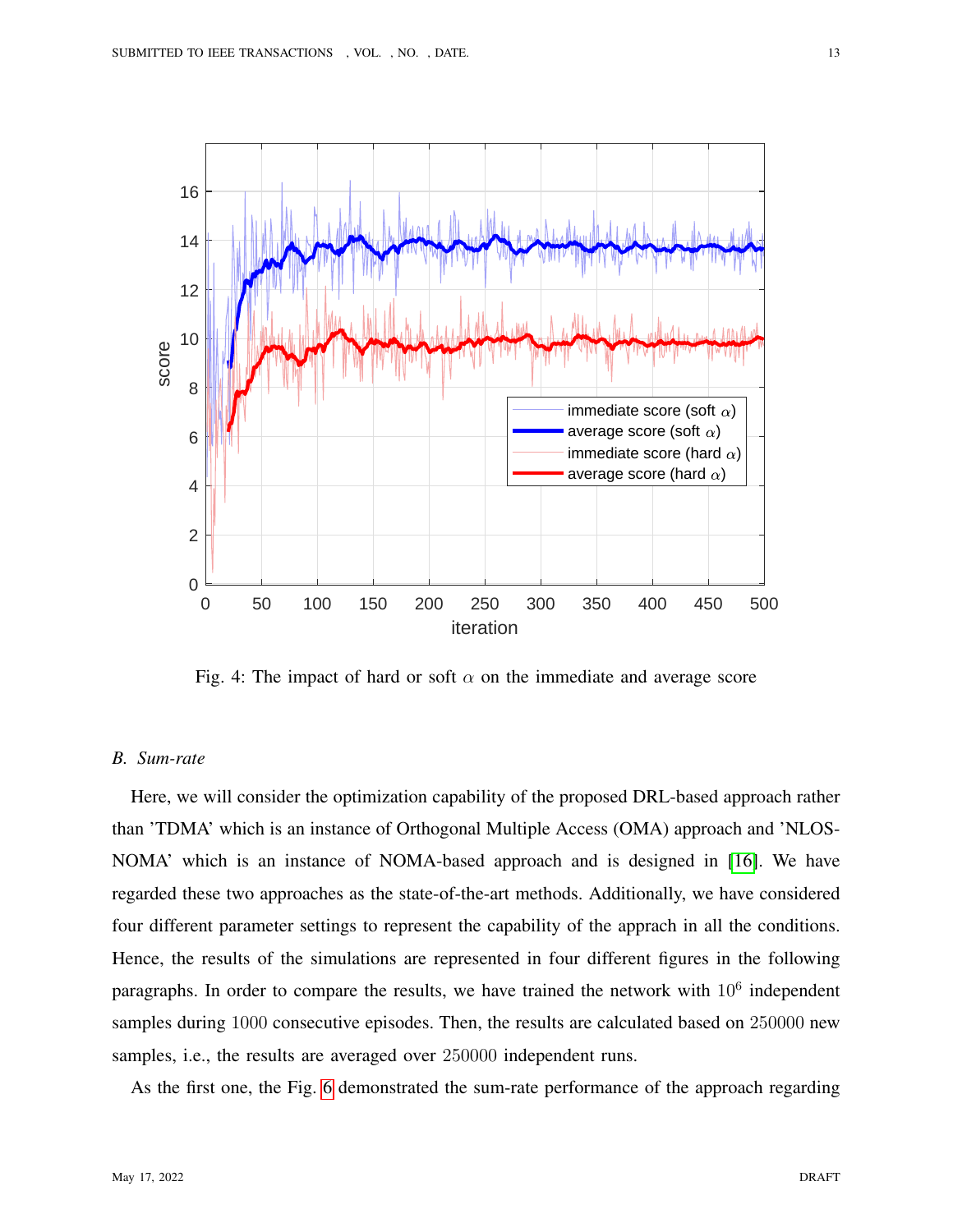<span id="page-13-0"></span>

Fig. 5: The comparison of DDPG and SAC based DRL approaches

the received signal-to-noise ratio (SNR) of the users. In this simulation,  $K = 2$  users are served by a 16-antenna BS while the minimum guaranteed rates are  $r_1 = r_2 = 3$ (bps/Hz). Moreover, SNR is defined as the ratio of the received power P to the noise variance  $\sigma^2$  which is  $\sigma^2 = 1$ (mW). As depicted in Fig. [6,](#page-14-0) the proposed approach outperforms the other two methods. The superiority of the proposed approach rather than the 'TDMA'-based approach is obvious (due to the resource sharing in NOMA systems). In addition, the proposed approach is superior to the 'NLOS-NOMA' approach which is caused by the joint optimization of the proposed approach rather than the successive manner of 'NLOS-NOMA' approach. Furthermore, 'NLOS-NOMA' is highly dependent to the condition of the channel while our proposed approach is independent of the channel condition.

In the next simlation, the proposed approach is compared with the others based on the user numbers which are served by the BS. For this simulation, we have considered 30 dB SNR for the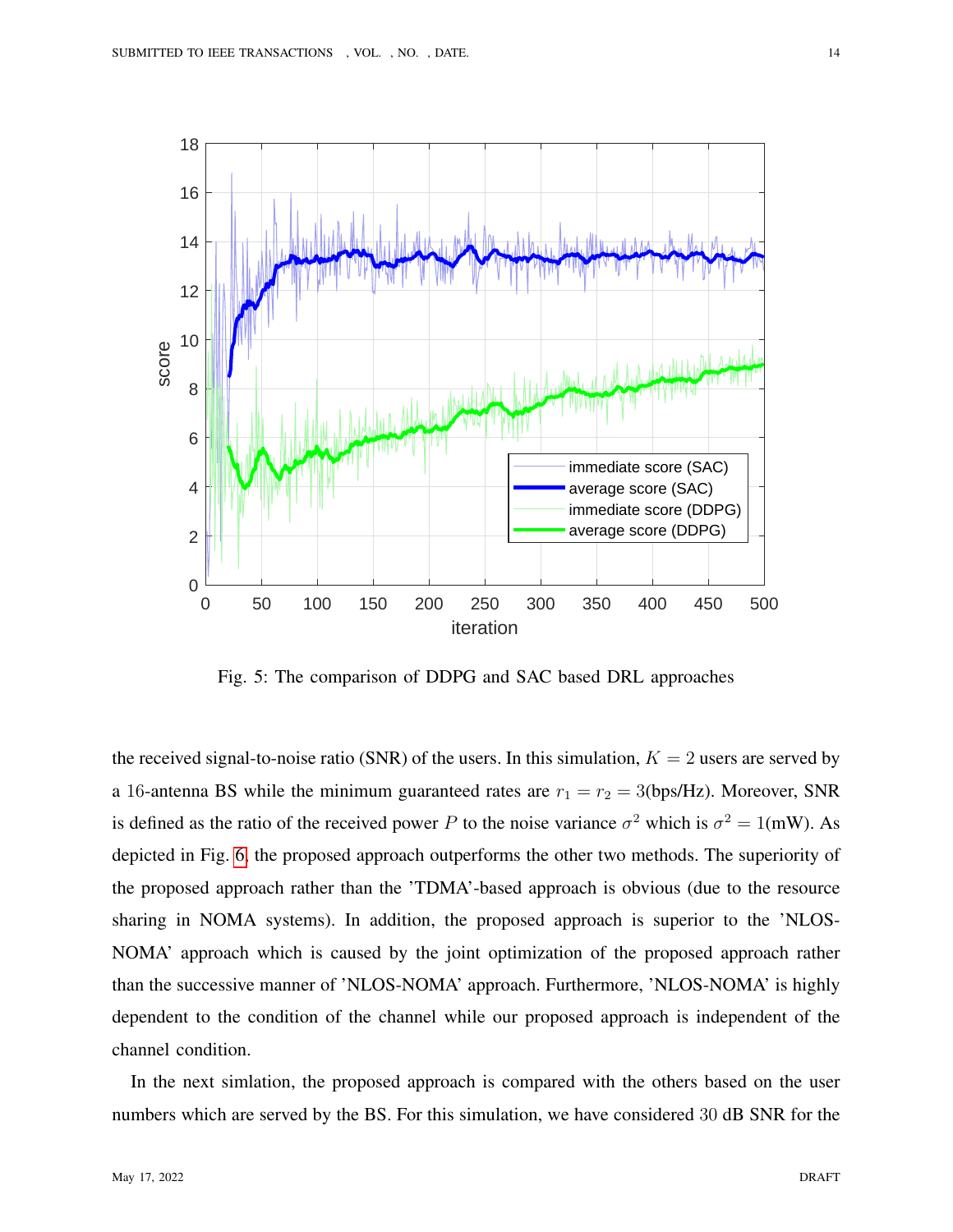<span id="page-14-0"></span>

Fig. 6: Sum-rate comparison for various SNRs

users. Furthermore,  $N_{ant} = 16, r_i = 3$  for  $i = 1, 2, ..., 8$ . Expectedly, the sum-rate is decreased with the increase of the number of users. It is resulted from the increased interference coming from the users. Again, the proposed approach outperforms the 'NLOS-NOMA' based approach because of channel insensitivity.

The impact of the minimum guaranteed rate on the sum-rate of the approaches is regarded in Fig. [8.](#page-16-1) Here, two users are supported with a 16-antenna-equipped BS. The minimum guaranteed rate is changed from 1 to 4 with steps equal to 0.5. As represented in Fig. [8,](#page-16-1) the sum-rate is decreased with the increase of the minimum guaranteed rate. It is caused by the increase of the power which is devoted to the bad-conditioned user in the system to maintain the minimum rate. Hence, lower power remains for the other user. This is the main reason of the decrease of the sum-rate with the increase of the minimum guaranteed rate.

Finally, antennas impact is represented in Fig. [9.](#page-17-4) As depicted the increase of the number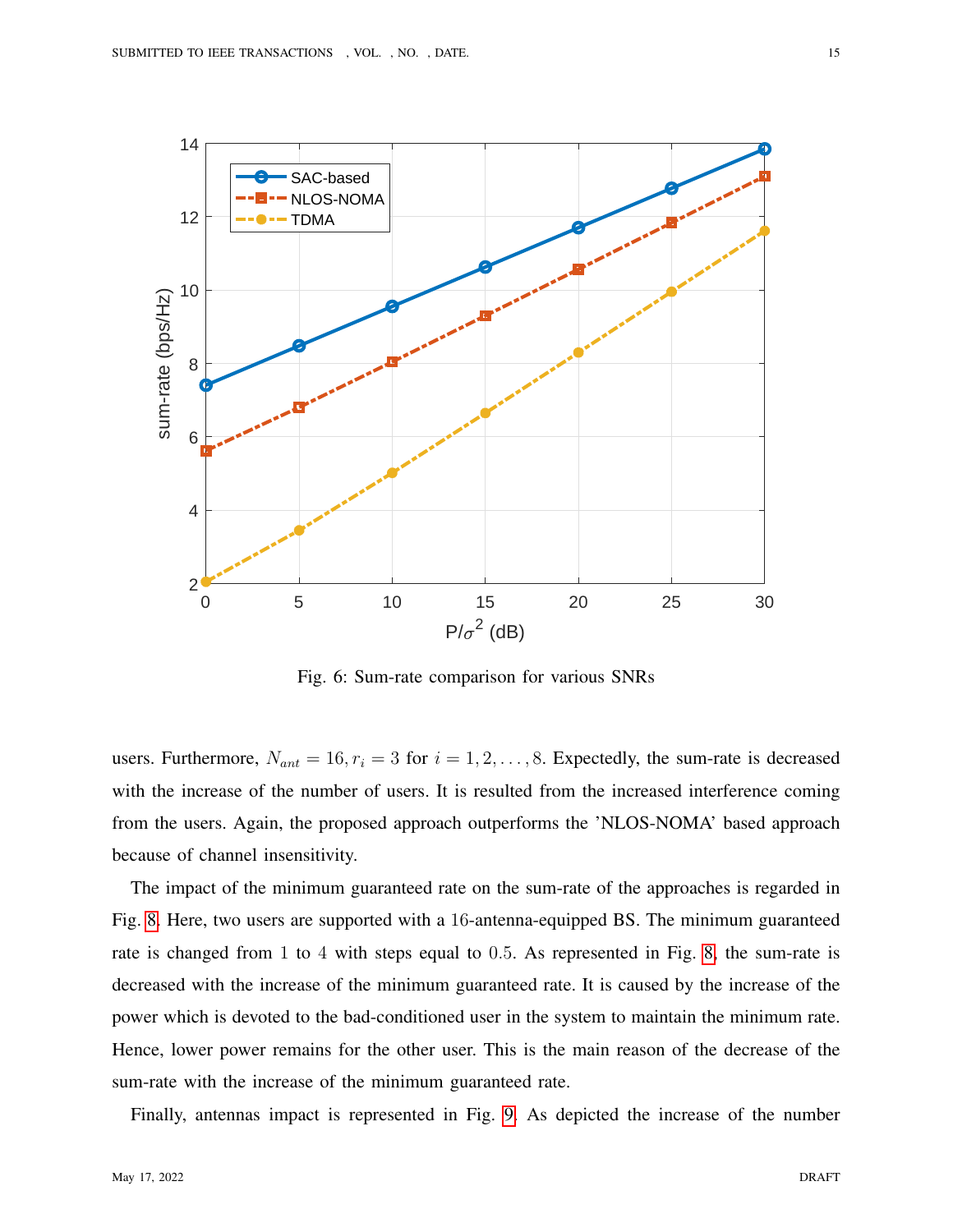

Fig. 7: Sum-rate comparison for different number of users

of antenna, decrease smoothly the sum-rate of the two users with 30-dB SNR. The antenna numbers are 16, 32, 64. Increase of the antennas will increase the interference which generates lower sum-rate. While in TDMA case, the interference is omitted because of the orthogonal access to the resources.

## V. CONCLUDING REMARKS

In this paper, we have considered the design of power allocation and hybrid beamforming strategies, jointly. We have exploited control-theory-borrowed DRL approach to optimize the sum-rate of the users in mmW-NOMA based system. We have modelled the optimization problem in the context of the DRL, and due to the continuity of the problem, we have utilized SAC-based approach. The system is included of two DL framework act as the critic and actor. To optimize the joint power allocation and hybrid beamforming we have defined a soft sum-rate reward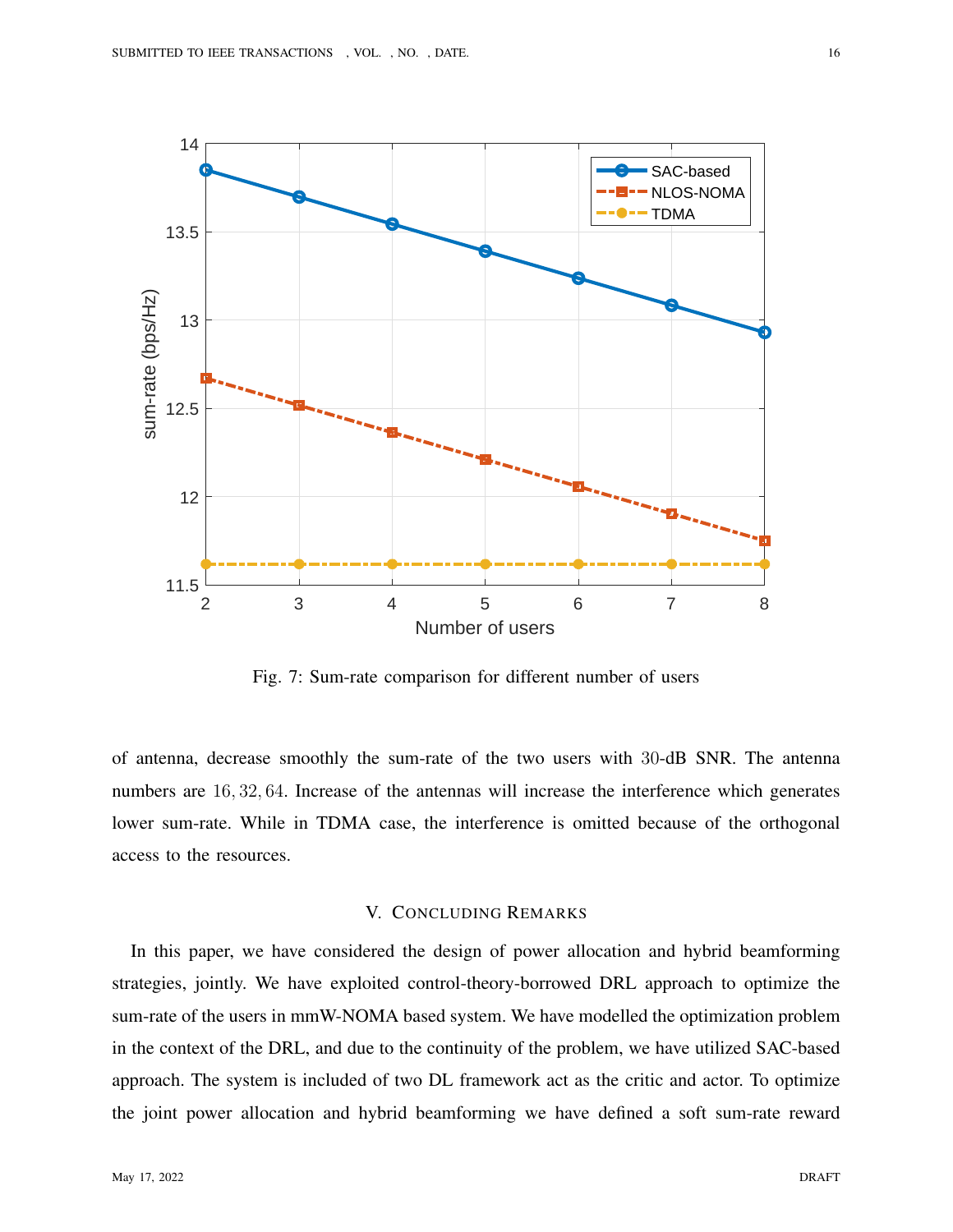<span id="page-16-1"></span>

Fig. 8: Sum-rate comparison for minimum guaranteed rate in users

which is based on the received rate of each user and consumed power. In the simulations, the proposed approach outperforms other benchmark approaches. There are two main reasons for the superiority of the proposed approach as the joint optimization behaviour, and independence to the channel models. The joint optimization behaviour helps the BS to design a power allocation and hybrid beamforming strategies which cooperate with each other to optimize the sum-rate, while in other successive approaches the optimal beamformer is designed regarding the power allocated strategy, and again power allocated strategy is designed based on the selected beamformer. In this work, channel estimation error is not considered which will be handled in our future works.

# **REFERENCES**

<span id="page-16-0"></span>[1] A. Benjebbour, Y. Saito, Y. Kishiyama, A. Li, A. Harada, and T. Nakamura, "Concept and practical considerations of non-orthogonal multiple access (NOMA) for future radio access," in *Proc. International Sym- posium on Intelligent Signal Processing and Communications Systems (ISPACS)*, November 2013, pp. 770–774.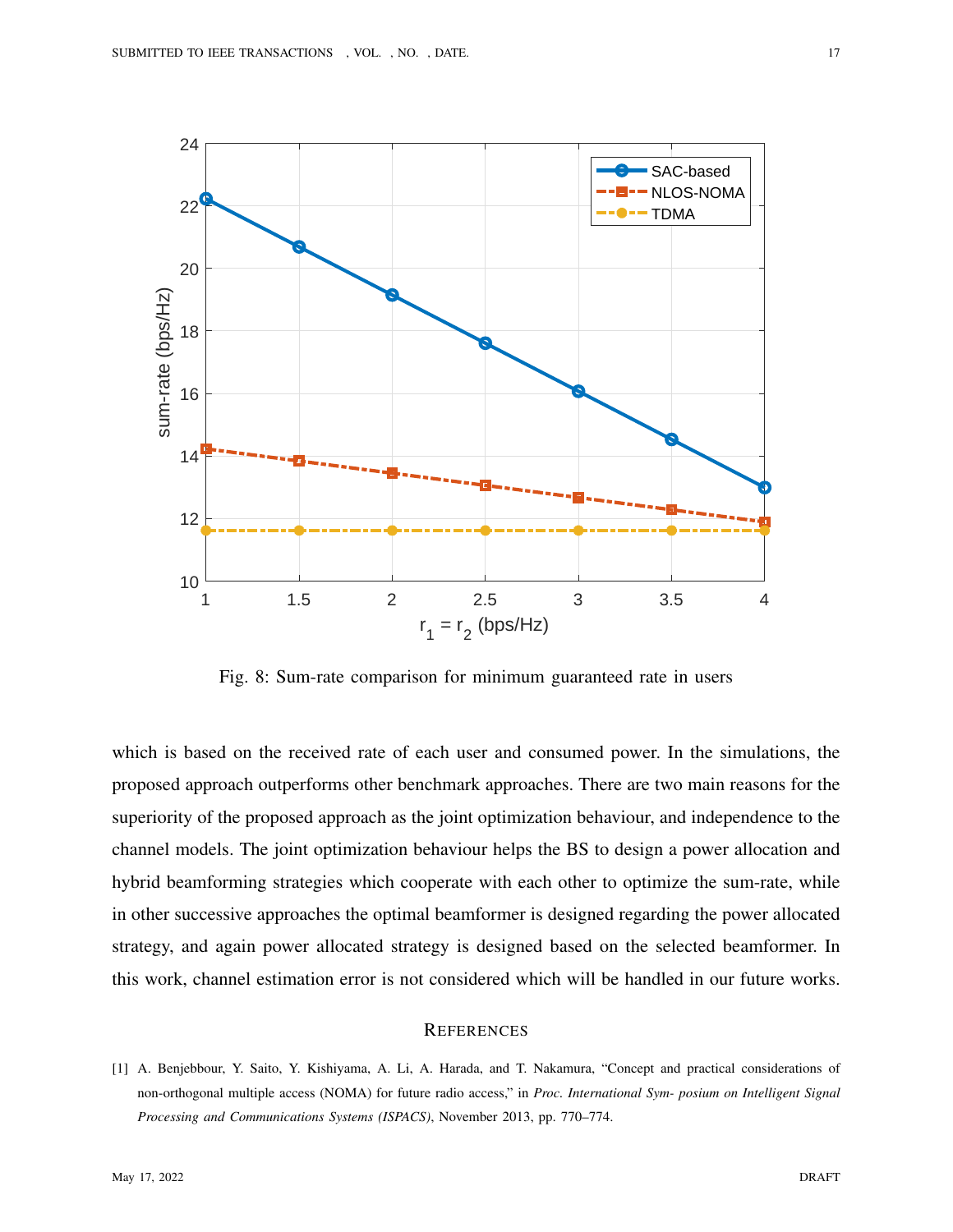<span id="page-17-4"></span>

Fig. 9: Sum-rate comparison for several number of antennas

- <span id="page-17-0"></span>[2] F. Alavi, N. M. Yamchi, M. R. Javan, and K. Cumanan, "Limited feedback scheme for device-to-device communications in 5G cellular networks with reliability and cellular secrecy outage constraints," *IEEE Transactions on Vehicular Technology*, vol. 66, no. 9, pp. 8072–8085, September 2017.
- <span id="page-17-1"></span>[3] X. Chen, Z. Zhang, C. Zhong, and D. W. K. Ng, "Exploiting multiple- antenna techniques for non-orthogonal multiple access," *IEEE Journal on Selected Areas in Communications*, vol. 35, no. 10, pp. 2207–2220, October 2017.
- [4] P. Xu, Z. Ding, X. Dai, and H. V. Poor, "A new evaluation criterion for non-orthogonal multiple access in 5G software defined networks," *IEEE Access*, vol. 3, pp. 1633–1639, 2015.
- [5] Z. Ding, R. Schober, and H. V. Poor, "A general MIMO framework for NOMA downlink and uplink transmission based on signal alignment," *IEEE Transactions on Wireless Communications*, vol. 15, no. 6, pp. 4438–4454, June 2016.
- <span id="page-17-2"></span>[6] M. F. Hanif, Z. Ding, T. Ratnarajah, and G. K. Karagiannidis, "A minorization-maximization method for optimizing sum rate in the down- link of non-orthogonal multiple access systems," *IEEE Transactions on Signal Processing*, vol. 64, no. 1, pp. 76–88, January 2016.
- <span id="page-17-3"></span>[7] Z. Ding, Z. Yang, P. Fan, and H. V. Poor, "On the performance of non-orthogonal multiple access in 5G systems with randomly deployed users," *IEEE Signal Processing Letters*, vol. 21, no. 12, pp. 1501–1505, December 2014.
- [8] Y. Saito, Y. Kishiyama, A. Benjebbour, T. Nakamura, A. Li, and K. Higuchi, "Non-orthogonal multiple access (NOMA)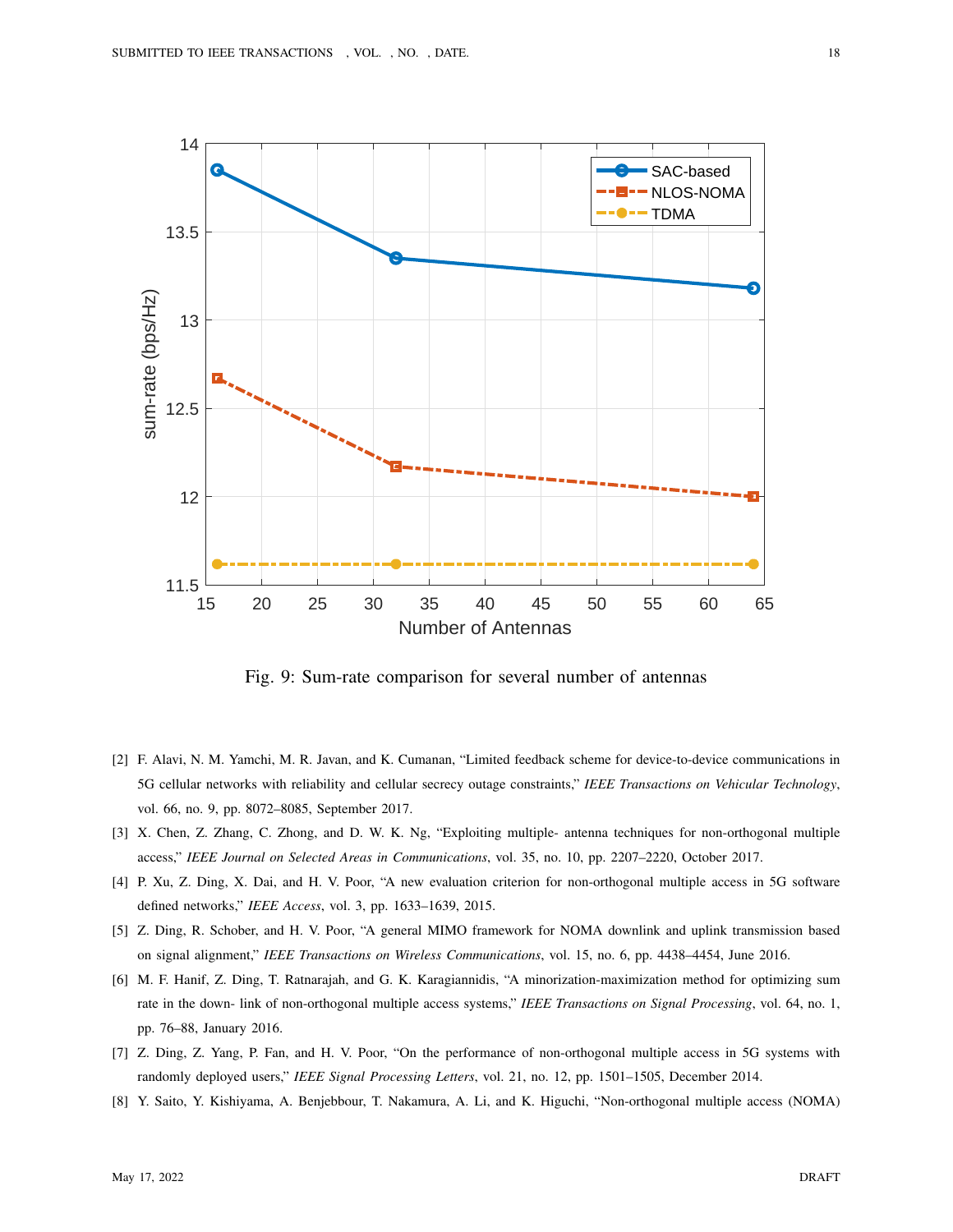for cellular future radio access," in *IEEE Vehicular Technology Conference (IEEE VTC Spring)*. Dresden, Germany: IEEE, 2013, pp. 1–5.

- [9] J. Choi, "Non-orthogonal multiple access in downlink coordinated two- point systems," *IEEE Communications Letters*, vol. 18, no. 2, pp. 313–316, February 2014.
- [10] Z. Ding, M. Peng, and H. V. Poor, "Cooperative non-orthogonal multiple access in 5g systems," *IEEE Communications Letters*, vol. 19, no. 8, pp. 1462–1465, August 2015.
- <span id="page-18-1"></span>[11] L. Dai, B. Wang, Y. Yuan, S. Han, C. l. I, and Z. Wang, "Non-orthogonal multiple access for 5G: solutions, challenges, opportunities, and future research trends," *IEEE Communications Magazine*, vol. 53, no. 9, pp. 74–81, September 2015.
- <span id="page-18-0"></span>[12] B. Wang, L. Dai, Z. Wang, N. Ge, and S. Zhou, "Spectrum and energy efficient beamspace MIMO-NOMA for millimeterwave communica- tions using lens antenna array," *IEEE Journal on Selected Areas in Communications*, vol. 35, no. 10, pp. 2370–2382, October 2017.
- <span id="page-18-2"></span>[13] K. Cumanan, R. Krishna, Z. Xiong, and S. Lambotharan, "Multiuser spatial multiplexing techniques with constraints on interference temper- ature for cognitive radio networks," *IET Signal Processing*, vol. 4, no. 6, pp. 666–672, December 2010.
- <span id="page-18-3"></span>[14] Z. Ding, P. Fan, and H. V. Poor, "Random beamforming in millimeter-wave NOMA networks," *IEEE Access*, vol. 5, pp. 7667–7681, February 2017.
- <span id="page-18-4"></span>[15] F. Fang, H. Zhang, J. Cheng, and V. C. M. Leung, "Energy-efficient re- source allocation for downlink non-orthogonal multiple access network," *IEEE Transactions on Communications*, vol. 64, no. 9, pp. 3722–3732, September 2016.
- <span id="page-18-5"></span>[16] Z. Xiao, L. Zhu, J. Choi, P. Xia, and X.-G. Xia, "Joint Power Allocation and Beamforming for Non-Orthogonal Multiple Access (NOMA) in 5G Millimeter Wave Communications," *IEEE Transactions on Wireless Communications*, vol. 17, no. 5, pp. 2961–2974, May 2018.
- <span id="page-18-6"></span>[17] L. Pang, W. Wu, Y. Zhang, Y. Yuan, Y. Chen, A. Wang, and J. Li, "Joint Power Allocation and Hybrid Beamforming for Downlink mmWave-NOMA Systems," *IEEE Transactions on Vehicular Technology*, vol. 70, no. 10, pp. 10173–10184, October 2021.
- <span id="page-18-7"></span>[18] F. B. Mismar, B. L. Evans, and A. Alkhateeb, "Deep reinforcement learning for 5G networks: Joint beamforming, power control, interference coordination," *IEEE Transactions on Communications*, vol. 68, no. 3, pp. 1581–1592, Mar. 2020.
- <span id="page-18-9"></span>[19] P. Luong, F. Gagnon, L. N. Tran, and F. Labeau, "Deep reinforcement learning-based resource allocation in cooperative UAV-assisted wireless networks," *IEEE Transactions on Wireless Communications*, vol. 20, no. 11, pp. 7610–7625, Nov. 2021.
- <span id="page-18-10"></span>[20] Q. Wang, X. Li, S. Jin, and Y. Chen, "Hybrid beamforming for mmWave MU-MISO systems exploiting Multi-agent deep reinforcement learning," *IEEE Wireless Communications Letters*, vol. 10, no. 5, pp. 1046–1050, May 2021.
- <span id="page-18-11"></span>[21] Q. Wang, K. Feng, X. Li, and S. Jin, "PrecoderNet: Hybrid beamforming for millimetre wave systems with deep reinforcement learning," *IEEE Wireless Communications Letters*, vol. 9, no. 10, pp. 1677–1681, Oct. 2020.
- <span id="page-18-8"></span>[22] J. Ge, Y. C. Liang, J. Joung, and S. Sun, "Deep reinforcement learning for distributed dynamic MISO downlinkbeamforming coordination," *IEEE Transactions on Communications*, vol. 68, no. 10, pp. 6070–6085, Oct. 2020.
- <span id="page-18-12"></span>[23] Y. Peng, Y. Li, and P. Wang, "An enhanced channel estimation method for millimeter wave systems with massive antenna arrays," IEEE Communications Letters, vol. 19, no. 9, pp. 1592–1595, September 2015.
- <span id="page-18-13"></span>[24] Z. Gao, C. Hu, L. Dai, and Z. Wang, "Channel estimation for millimeter- wave massive MIMO with hybrid precoding over frequency-selective fading channels," *IEEE Communications Letters*, vol. 20, no. 6, pp. 1259–1262, June 2016.
- <span id="page-18-14"></span>[25] G. Wunder, P. Jung, M. Kasparick, T. Wild, F. Schaich, Y. Chen, S. T. Brink, I. Gaspar, N. Michailow, A. Festag, L. Mendes, N. Cassiau, D. Ktenas, M. Dryjanski, S. Pietrzyk, B. Eged, P. Vago, and F. Wiedmann, "5GNOW: non-orthogonal, asynchronous waveforms for future mobile applications," *IEEE Communications Magazine*, vol. 52, no. 2, pp. 97–105, February 2014.